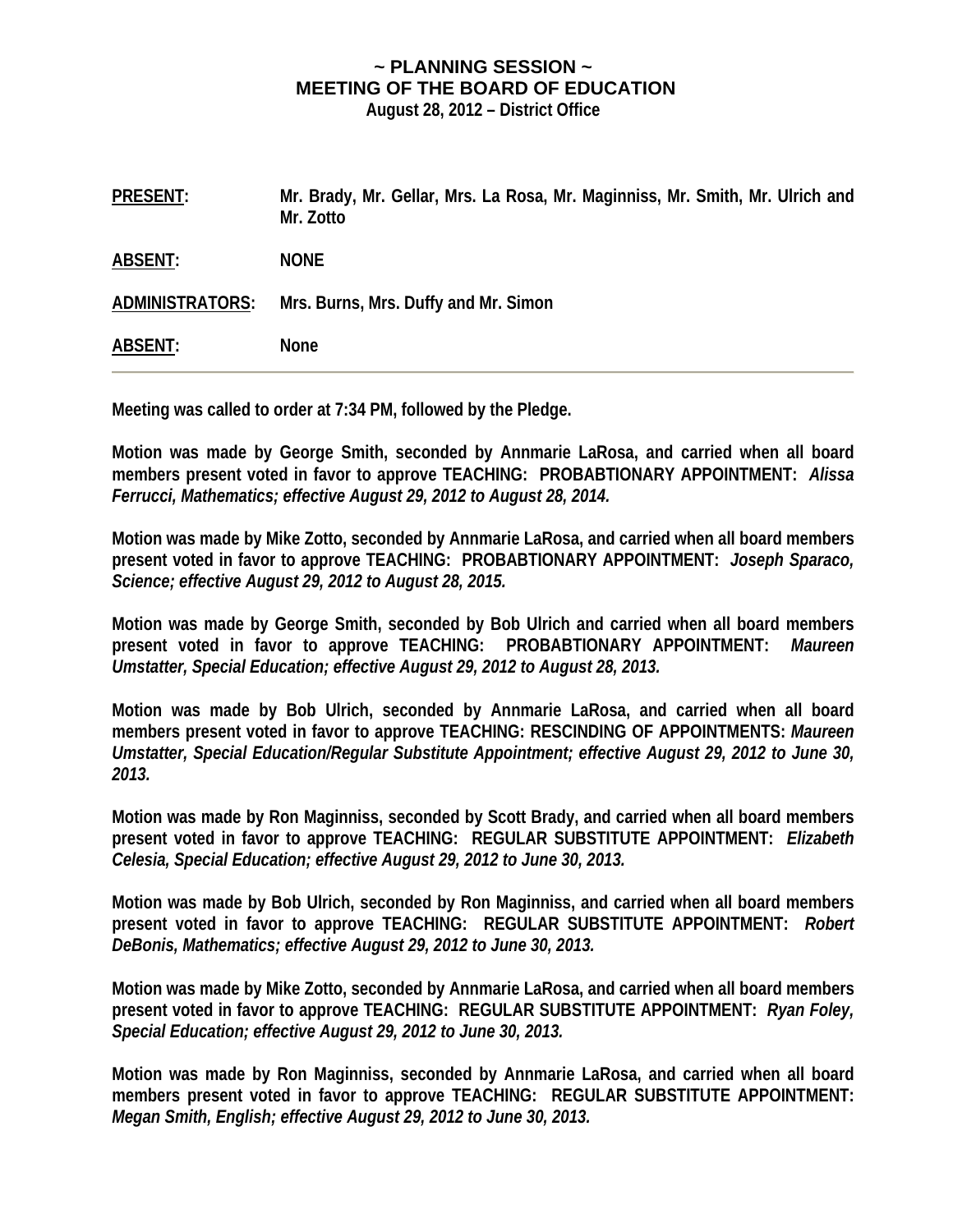**Motion was made by Mike Zotto, seconded by Annmarie LaRosa, and carried when all board members present voted in favor to approve TEACHING: RESIGNATION:** *Ryan Foley, Special Education/Probationary Appointment; effective August 29, 2012.* 

**Motion was made by Scott Brady, seconded by Annmarie LaRosa, and carried when all board members present voted in favor to approve TEACHING: CHILD-BEARING LEAVE OF ABSENCE:**  *Heather Gallo, Elementary; effective August 29, 2012.* 

**Motion was made by Mike Zotto, seconded by Ron Maginniss, and carried when all board members present voted in favor to approve TEACHING: CHILD-BEARING LEAVE OF ABSENCE:** *Kerri Ierardi, Elementary; effective August 29, 2012.* 

**Motion was made by Mike Zotto, seconded by Bob Ulrich, and carried when all board members present voted in favor to approve TEACHING: CHILD-BEARING LEAVE OF ABSENCE:** *Maria Simeone, World Language; effective August 29, 2012.* 

**Motion was made by Scott Brady, seconded by Annmarie LaRosa, and carried when all board members present voted in favor to approve TEACHING: LEAVE OF ABSENCE (unpaid):** *JoAnn Sgueglia; effective August 29, 2012 to June 30, 2013.* 

**Motion was made by Scott Brady, seconded by Annmarie LaRosa, and carried when all board members present voted in favor to approve TEACHING: REGULAR SUBSTITUTE:** *Eleni Sipola, effective August 29, 2012 to June 30, 2013.* 

**Motion was made by Bob Ulrich, seconded by Annmarie LaRosa, and carried when all board members present voted in favor to approve CLASSIFIED CIVIL SERVICE: LEAVE OF ABSENCE:**  *Josephine Mariani, Cafeteria Aide; effective August 29, 2012.* 

**Motion was made by George Smith, seconded by Annmarie LaRosa, and carried when all board members present voted in favor to approve CLASSIFIED CIVIL SERVICE: RECALL:** *Donna Moran, Cafeteria Aide; effective August 29, 2012.* 

**Motion was made by Scott Brady, seconded by Ron Maginniss, and carried when all board members present voted in favor to approve CLASSIFIED CIVIL SERVICE: RECALL:** *Donna Cama, Cafeteria Aide; effective August 29, 2012.* 

**Motion was made by Bob Ulrich, seconded by Ron Maginniss, and carried when all board members present voted in favor to approve CLASSIFIED CIVIL SERVICE: RECALL:** *Gina Prybyzerski, Cafeteria Aide; effective August 29, 2012.* 

**Motion was made by George Smith, seconded by Bob Ulrich, and carried when all board members present voted in favor to approve CLASSIFIED CIVIL SERVICE: RECALL:** *Jennifer Fortune, Cafeteria Aide; effective August 29, 2012.* 

**Motion was made by Bob Ulrich, seconded by Scott Brady, and carried when all board members present voted in favor to approve CLASSIFIED CIVIL SERVICE: RECALL:** *Donna Iracane, Cafeteria Aide; effective August 29, 2012.*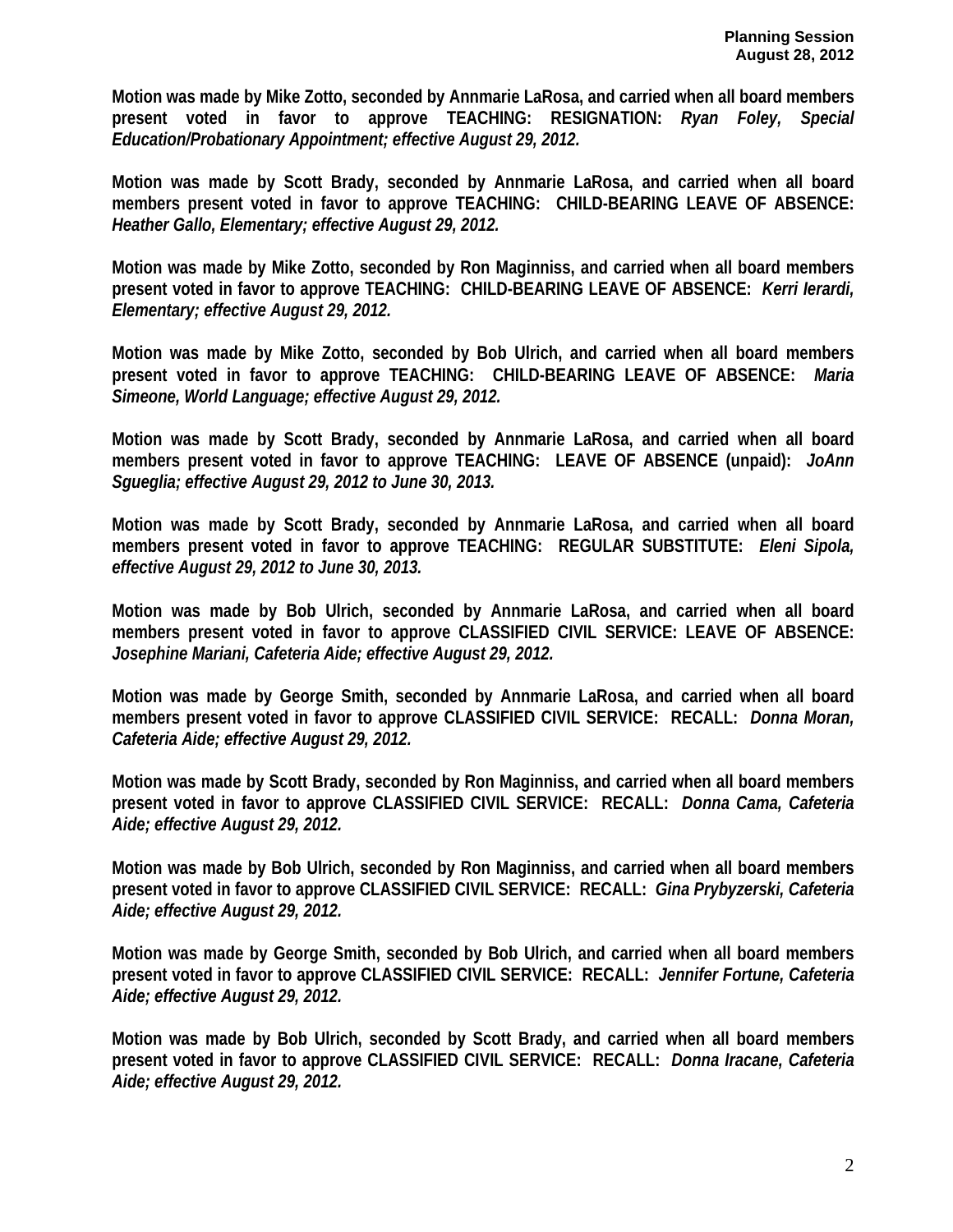**Motion was made by Bob Ulrich, seconded by Annmarie LaRosa, and carried when all board members present voted in favor to approve CLASSIFIED CIVIL SERVICE: SUBSTITUTE CUSTODIAN:**  *Vincent DiBrico; effective August 29, 2012.* 

**Motion was made by Bob Ulrich, seconded by Ron Maginniss, and carried when all board members present voted in favor to approve OTHER: ALTERNATIVE SCHOOL 2012-2013:** *Dawn Morrison, Co-Coordinator***.** 

**Motion was made by George Smith, seconded by Ron Maginniss, and carried when all board members present voted in favor to approve OTHER: ATHLETIC TRAINER 2012-2013/CHANGE OF STATUS:** *Nicole Perperis (\$82 per session)* 

**Motion was made by George Smith, seconded by Annmarie LaRosa, and carried when all board members present voted in favor to approve OTHER:** *Kevin Kilkenny, Interim Athletic Trainer (\$82 per session).* 

**Motion was made by Ron Maginniss, seconded by Bob Ulrich, and carried when all board members present voted in favor to approve OTHER: 2012 FALL HIGH SCHOOL COACHES:** *Andrew Culmo, Interim Varsity Assistant Coach.* 

**Motion was made by Bob Ulrich, seconded by Annmarie LaRosa, and carried when all board members present voted in favor to approve OTHER: MSG VARSITY COORDINATOR – 2012-2013:** *Tina Schaefer. Stipend: \$1,000.* 

**Motion was made by Ron Maginniss, seconded by Annmarie LaRosa, and carried when all board members present voted in favor to approve OTHER: INSTRUCTIONAL SWIM AND FAMILY SWIM PROGRAMS 2012-2013:** *Jeremy Robertson, Head Supervisor; Bob Kollar, Thomas Loudon, Jamie Storeoshenko and Kerri Whalen, Supervisors.* 

**Motion was made by Ron Maginniss, seconded by Annmarie LaRosa, and carried when all board members present voted in favor to approve OTHER: INSTRUCTIONAL SWIM AND FAMILY SWIM PROGRAMS 2012-2013:** *Kristin Bellona, Devon Berdolt, Ashley Carter, Caitlin Cosentino, Lindsay Covert, Angelia Crisci, Andie Ciuffo, Mary Haedrich, Kelly Matthes, Phoebe Meringolo, Kaleighan Mills, Kendal Peppito, Alyssa Pfaffe and Bridget Whalen; lifeguards* 

**Motion was made by Bob Ulrich, seconded by Annmarie LaRosa, and carried when all board members present voted in favor to approve OTHER: SUBSTITUTE TEACHER:** *Kevin McLoughlin, Shane O'Neill and Natalee Rubcewich, effective August 29, 2012.* 

**Motion was made by Bob Ulrich, seconded by Annmarie LaRosa and carried when all board members present voted in favor to adjourn to Executive Session at 7:47 PM for the purpose of discussing personnel, negotiations, and/or litigation.** 

**Meeting reconvened at 8:55 PM on motion by Bob Ulrich seconded by George Smith and carried when all board members present voted in favor.** 

**Motion was made by Bob Ulrich, seconded by Scott Brady, and carried when all board members present voted in favor to approve OTHER: ALTERNATIVE SCHOOL 2012-2013: Dan Hunter***, Co-Coordinator***.**